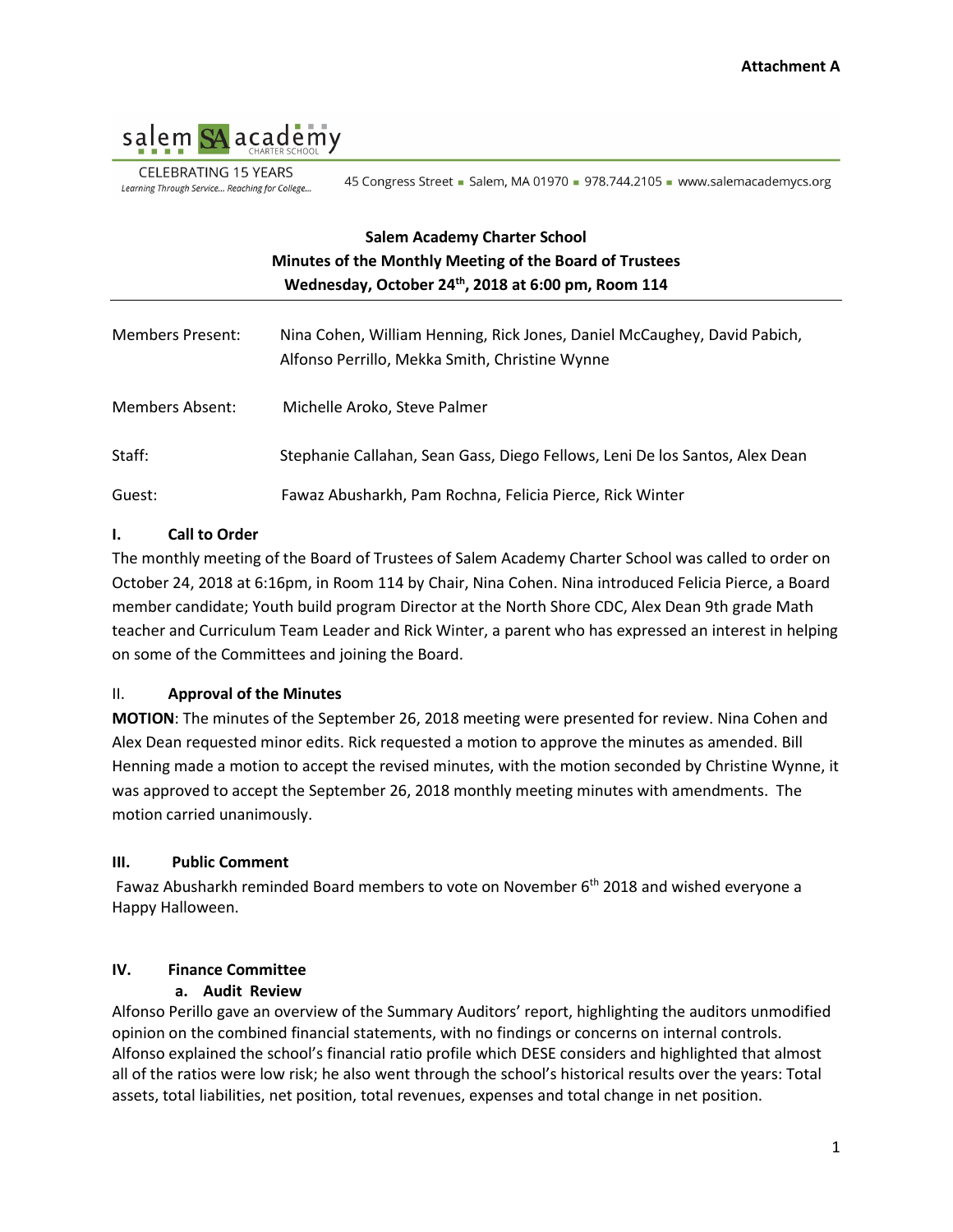Alfonso Perillo moved to approve the audit draft with amended recommendations. The motion was seconded by Daniel McCaughey and approved unanimously.

### **b. Monthly Financials:**

Alfonso Perrillo reported the school is overall on track, considered to be at low risk and with 114% of the expenses paid by the per pupil tuition. Alfonso also reminded everyone the Read Foundation money will be transferred from the Foundation quarterly.

## **c. Resolution Concerning 403b plan**

Kathy Egmont explained that over the summer it was announced the school would offer a 403b retirement plan to its employees and they would have the option to choose a pre tax or Roth 403b. This benefit is available to sign up twice a year.

Currently 26% of the staff are enrolled on the retirement plan, and the majority are operations staff who are not covered by the MTRS.

Kathy explained she needs the Board authorization to establish the 403b plan, Kathy presented a formal resolution that thel Board members approve the 403b plan. The resolution needs to be approved retroactively to August 8, 2018, as this is when the retirement plan officially started.

Bill Henning moved to approve the resolution retroactive to August 8, 2018. The motion was seconded by Rick Jones and voted unanimously.

#### **V. Committee Reports**

#### **a. Governance**

Rick Jones reported the governance committee completed the performance evaluation of Kathy Egmont and presented the summary to the Board.

Nina Cohen stated as part of the evaluation process Survey Monkey was used to get feedback from direct reports, and there will also be a Mid-year check in meeting with the Governance Committee to go through goals and achievements. Nina highlighted how amazing it is that on her first year Kathy Egmont accomplished a Charter Renewal and Strategic planning.

Bill Henning moved to approve the evaluation as presented. The motion was seconded by David Pabich and voted unanimously.

Rick Jones announced, as part of Kathy's Evaluation the Governance committee recommended to extend her contract to 2-year contract and to give her the same salary increase of 3% given all the staff.

Rick Jones moved to approve Kathy's current contract to an extended 2-year contract through June 2020. The motion was seconded by Bill Henning and voted unanimously.

Rick Jones moved to approve the nomination of Shelby Morrison to fill the remaining term of Josh Biber. The motion was seconded by Christine Wynne and voted unanimously.

Rick Jones moved to approve the nomination of Shelby Morrison to a permanent seat on the Board on January 2019. The motion was seconded by Bill Henning and voted unanimously.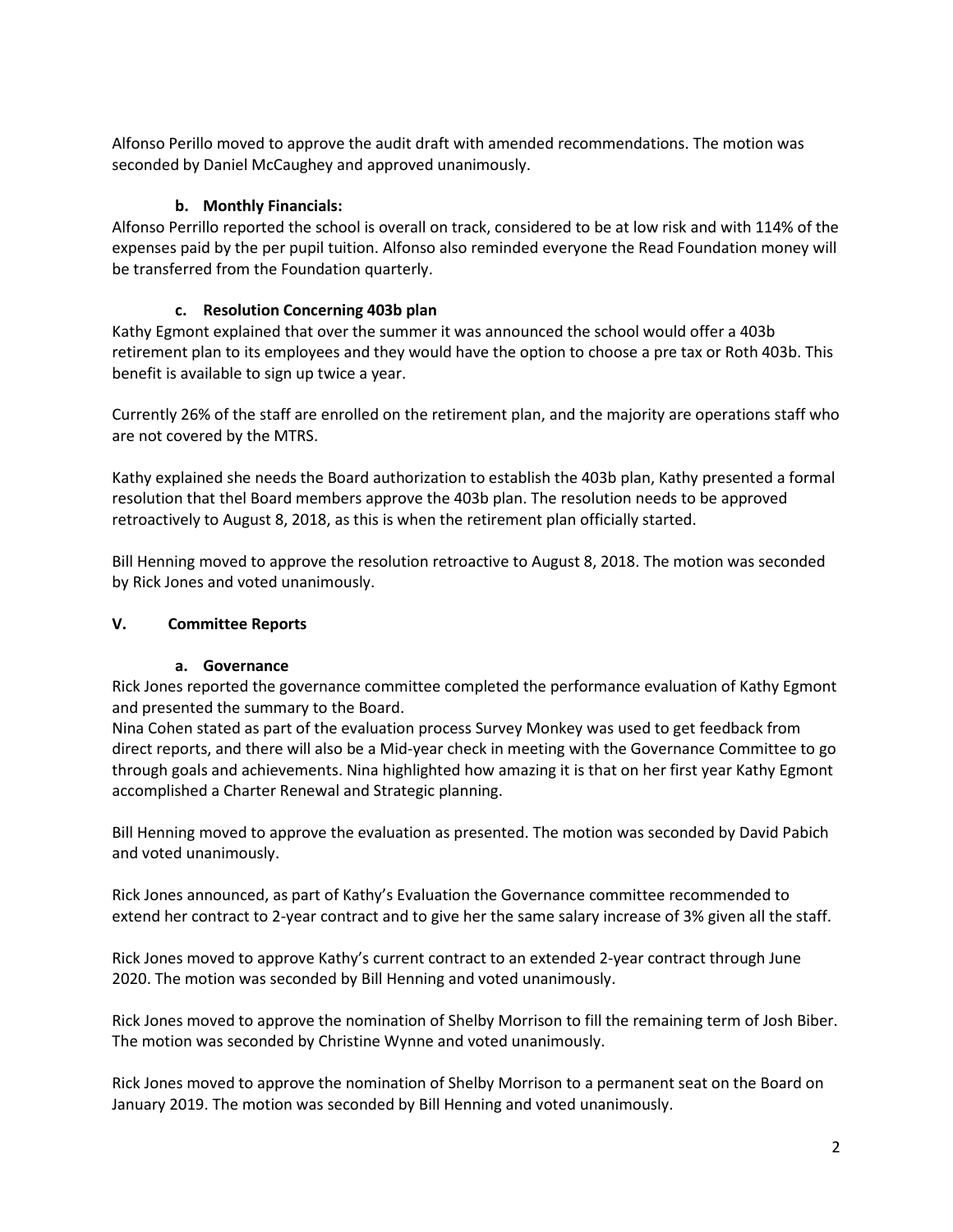### **b. Development**

Kathy Egmont announced the school received a \$70,000 grant from the Amelia Peabody Foundation, which will be used to support our Math department with a Math coaching program. Kathy also added SACS has been invited to participate in the Boston Foundation Grant, Pozen price of \$80,000. Kathy said she is very excited to announce SACS is one of the finalists to receive the Cummings Sustaining grant, which provides ongoing funding, typically from \$20,000 to \$50,000 annually, for up to 10 years. The Sustaining Grants Committee will conduct a site visit at SACS at the end of November 2018.

Additionally, Kathy reported the school accountant; Deborah Campbell is starting to track all the grants on QuickBooks.

Christine Wynne reported in general the school has made good progress fundraising. Christine also added the development committee is getting ready to launch the annual fund campaign and the plan is to extend the annual fund goal to \$50,000.

Christine stated she is excited to announce this year there is an anonymous donor that will be matching \$10,000 towards the annual fund.

Additionally, Christine announced the Celebration of the school's 15<sup>th</sup> Year Gala will be on Friday, March 22nd, 2019.

## **c. Facilities Committee**

David Pabich shared it is important to understand how Shetland properties potential sale might impact SACS, although at the moment our lease protects us. David also reported Rick Jones has experience on educational spacing and offered to look at our facilities and make some recommendations. David reported the Front door security system has been installed and explained that unfortunately it has been difficult to find artists interested in creating the mural due to the corrugated surface of the wall.

#### **d. Education Committee**

Daniel McCaughey congratulated Stephanie Callahan, Sean Gass and Kathy Egmont for great MCAS results.

## **VI. SFC**

Pam Rochna announced the SFC is selling SEF Tickets and their goal is to sell 600 tickets. See her at the end of the meeting if someone is interested in buying SEF Tickets to support the school.

#### **VII. Head of School Report**

Stephanie Callahan shared a presentation of the MCAS and Accountability results of 2018. Stephanie gave an overview of the new accountability system, and explained it is designed to measure how a school or district is performing, and measured through different indicators.

Stephanie also shared the next generation MCAS results and explained this is the second year of nextgeneration MCAS results for grades 3-8 and the first year of the state's new accountability system and explained the Next-generation MCAS scores fall into four categories: Exceeding Expectations, Meeting Expectations, Partially Meeting Expectations and Not Meeting Expectations.